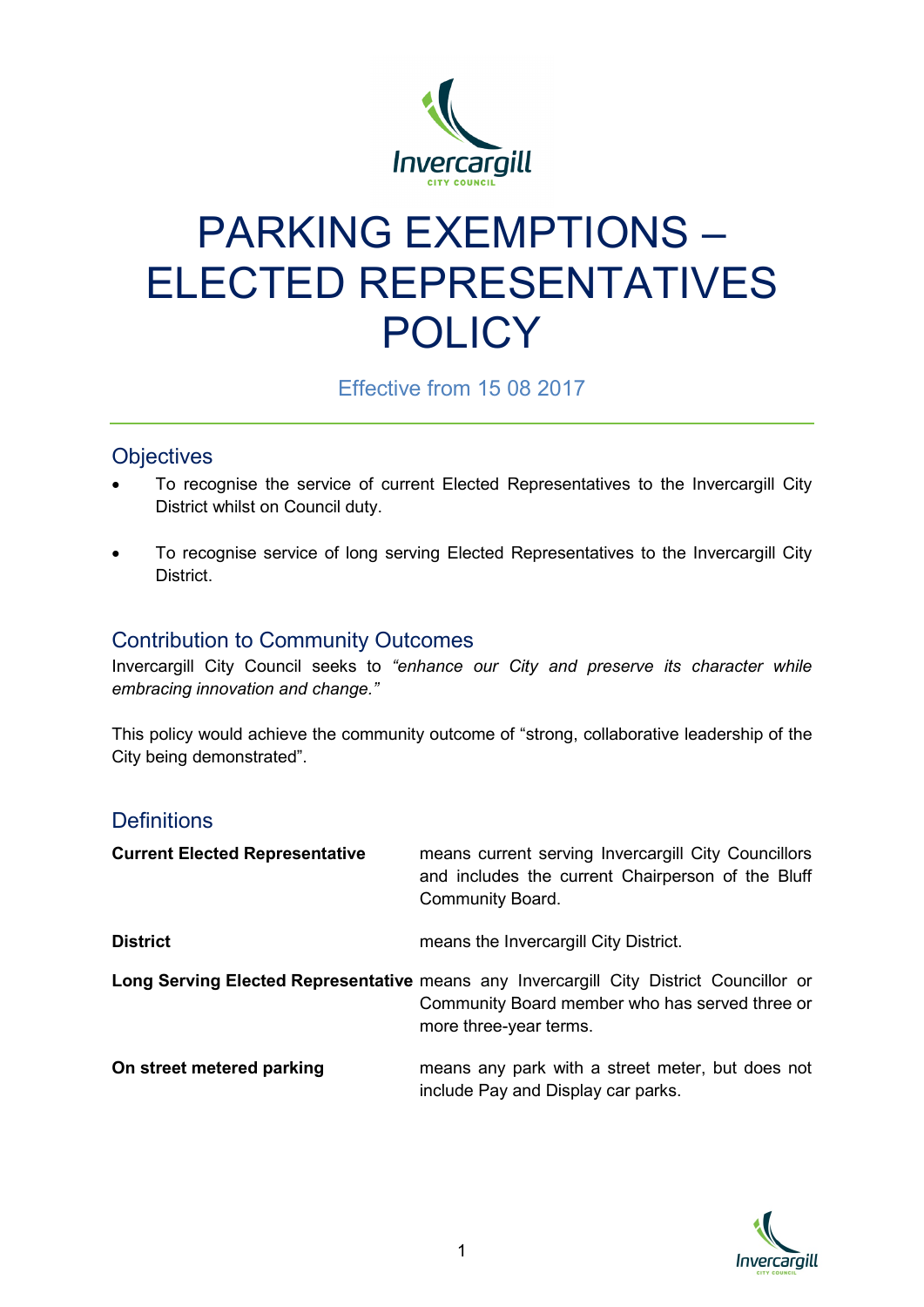#### **Background**

Council wishes to provide the opportunity to offer parking exemptions to certain members of the Invercargill City District Community. This policy has been developed to ensure that specific criteria are outlined so that both those people receiving the exemption and the Council staff administering the parking services are aware of their responsibilities.

#### Policy Statements

#### **Current Elected Representatives Parking Exemption**

The Council intends that drivers who are current serving Councillors or are the current serving Chairperson of the Bluff Community Board, be allowed free parking at any Council provided car park including pay and display, provided that, with the exception of having paid the fee, the vehicle is parked legally.

The following conditions will apply:

- (a) This policy only applies to current serving Councillors and the current serving Chairperson of the Bluff Community Board.
- (b) The appropriate exemption label must be displayed.
- (c) The exemption applies to the nominated driver only and is not transferable.
- (d) The vehicle must be legally parked, warranted and registered.
- (e) Councillors are entitled to two parking exemption labels.

#### **Long Serving Elected Representatives**

The Council intends that drivers who qualify under this policy be allowed free parking at on street metered car parking spaces only subject to the time limits stated on the parking meter.

The following conditions will apply:

- (a) Those drivers who qualify are:
	- Councillors and Community Board members who have served three or more three-year terms.
- (b) Those eligible must be ratepayers of the Invercargill City Council or residents of the Invercargill City District.
- (c) The appropriate exemption label must be displayed.
- (d) The exemption applies to the nominated driver only and is not transferable.
- (e) The vehicle must be legally parked, warranted and registered.
- (f) Long Serving Elected Representatives are entitled to one parking exemption label.